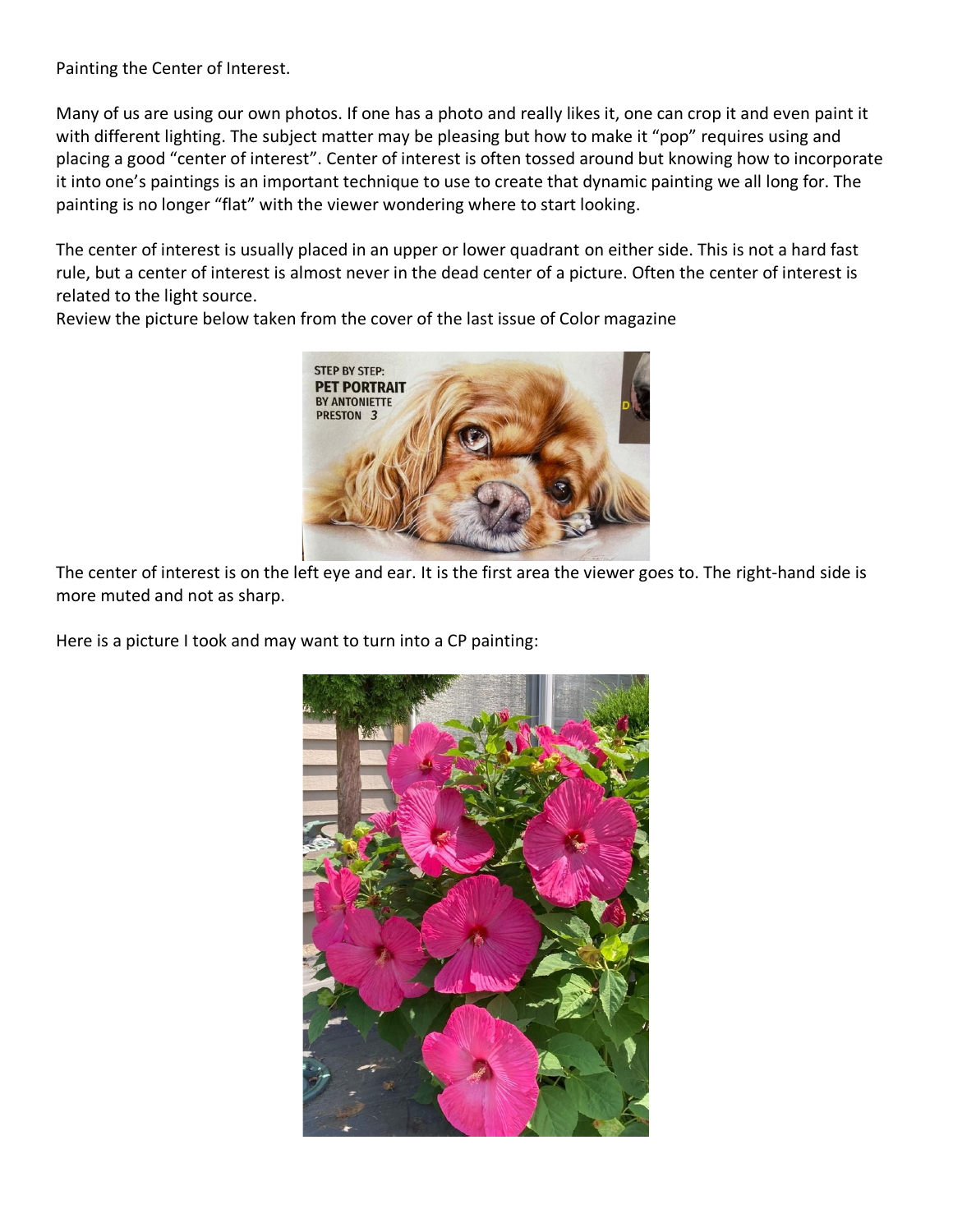To turn this into a painting I would transfer only the flowers and bush and add my own muted background. I would brighten the top two back left flowers and leaves with bud. I would diminish the bright green bud below the big right flower and darken the lower flower.

In this picture below I would make the folded over flower the center of interest. I don't have to do any adjusting as the bright area is that folded over amaryllis, and it is in the upper corner. Notice that the other flower is darker and the background somewhat blurred.



Now let's look at a professional painting: